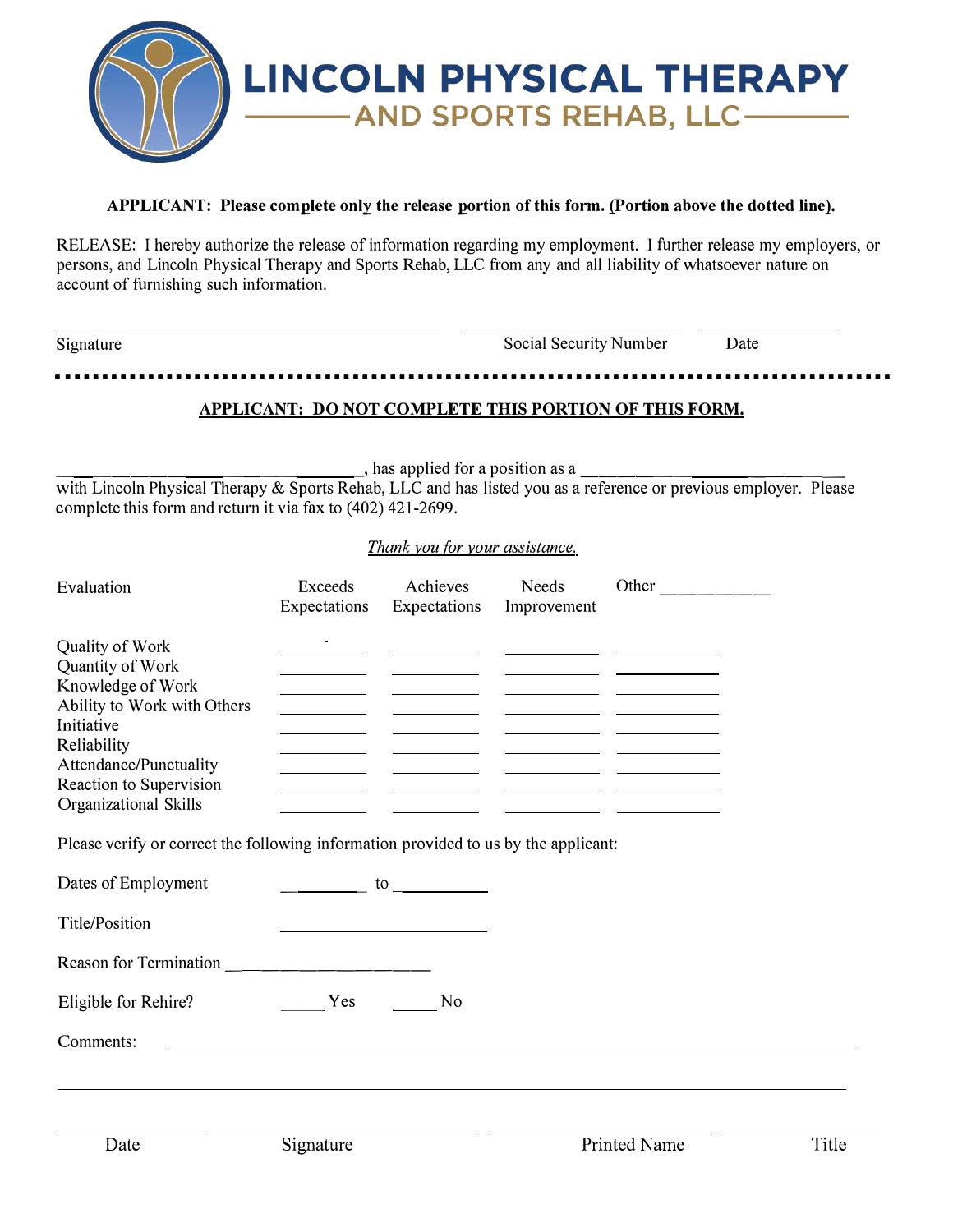| Equal access to programs, services and employment is available to all persons. Those applicants requiring a reasonable<br>accommodation to the application and/or interview process should notify a representative of the Human Resources Department.<br>We are an equal opportunity employer.                                                                                                                                                                                                                                                      |                                       |
|-----------------------------------------------------------------------------------------------------------------------------------------------------------------------------------------------------------------------------------------------------------------------------------------------------------------------------------------------------------------------------------------------------------------------------------------------------------------------------------------------------------------------------------------------------|---------------------------------------|
| Please Print                                                                                                                                                                                                                                                                                                                                                                                                                                                                                                                                        |                                       |
|                                                                                                                                                                                                                                                                                                                                                                                                                                                                                                                                                     |                                       |
| Name $\frac{1}{\sqrt{2}}$<br><b>FIRST</b>                                                                                                                                                                                                                                                                                                                                                                                                                                                                                                           | <b>MIDDLE</b>                         |
| <b>CITY</b>                                                                                                                                                                                                                                                                                                                                                                                                                                                                                                                                         | <b>STATE</b><br>ZIP CODE              |
| Home Phone $\left(\begin{array}{c c} \end{array}\right)$ Cellular/Other # $\left(\begin{array}{c c} \end{array}\right)$ E-mail address _________________                                                                                                                                                                                                                                                                                                                                                                                            |                                       |
| $\square$ 2<br>Shift preferred $\Box$ 1<br>$\square$ 3<br>$\Box$ Any                                                                                                                                                                                                                                                                                                                                                                                                                                                                                | Expected pay ________________________ |
| Would you accept part-time work? $\Box$ Yes<br>Would you accept full-time work? Nes Mo                                                                                                                                                                                                                                                                                                                                                                                                                                                              | $\square$ No                          |
|                                                                                                                                                                                                                                                                                                                                                                                                                                                                                                                                                     |                                       |
| AMO                                                                                                                                                                                                                                                                                                                                                                                                                                                                                                                                                 |                                       |
|                                                                                                                                                                                                                                                                                                                                                                                                                                                                                                                                                     |                                       |
| Have you submitted an application here before? $\square$ Yes $\square$ No If yes, please give date(s) and position(s): _______________________                                                                                                                                                                                                                                                                                                                                                                                                      |                                       |
|                                                                                                                                                                                                                                                                                                                                                                                                                                                                                                                                                     |                                       |
| Is this application a request for reemployment following an extended military leave of absence from our Company? $\square$ Yes $\square$ No<br>If yes, additional information may be requested.                                                                                                                                                                                                                                                                                                                                                     |                                       |
| If you are under 18 years old, can you provide a work permit if required? $\Box$ Yes $\Box$ No                                                                                                                                                                                                                                                                                                                                                                                                                                                      |                                       |
| Are you legally eligible for employment in the United States? (If yes, proof is required if hired.) $\Box$ Yes                                                                                                                                                                                                                                                                                                                                                                                                                                      | $\square$ No                          |
| Are you able to perform the "essential functions" of the job for which you are applying (with or without reasonable accommodation)?<br>NOTE: This question is not designed to elicit information about an applicant's disability. Please do not provide information about the existence of a disability, particular<br>accommodation, or whether accommodation is necessary. These issues may be addressed at a later stage, to the extent permitted by law.<br>□ Yes □ No □ Need more information about the job's "essential functions" to respond |                                       |
| Will you travel if required? $\Box$ Yes $\Box$ No<br>Will you work overtime if required? $\Box$ Yes $\Box$ No                                                                                                                                                                                                                                                                                                                                                                                                                                       |                                       |
| If they have been explained to you, are you able to meet the attendance requirements of the position? $\Box$ Yes $\Box$ No $\Box$ N/A                                                                                                                                                                                                                                                                                                                                                                                                               |                                       |
| Have you ever been bonded? $\Box$ Yes<br>$\square$ No                                                                                                                                                                                                                                                                                                                                                                                                                                                                                               |                                       |
|                                                                                                                                                                                                                                                                                                                                                                                                                                                                                                                                                     |                                       |
| Have you entered into an agreement with any former employer or other party (such as a noncompetition agreement) that might, in any way,<br>restrict your ability to work for our Company? Thes Tho If yes, please explain: ____________________                                                                                                                                                                                                                                                                                                     |                                       |
| NOTE: Answering "yes" to the following question does not constitute an automatic bar to employment. Factors such as date of the offense, seriousness and nature of the<br>violation, rehabilitation and position applied for will be taken into account.<br>Have you ever pleaded "guilty" or "no contest" to, or been convicted of, a crime? Thes Tho<br>If yes, please provide date(s) and details:                                                                                                                                               |                                       |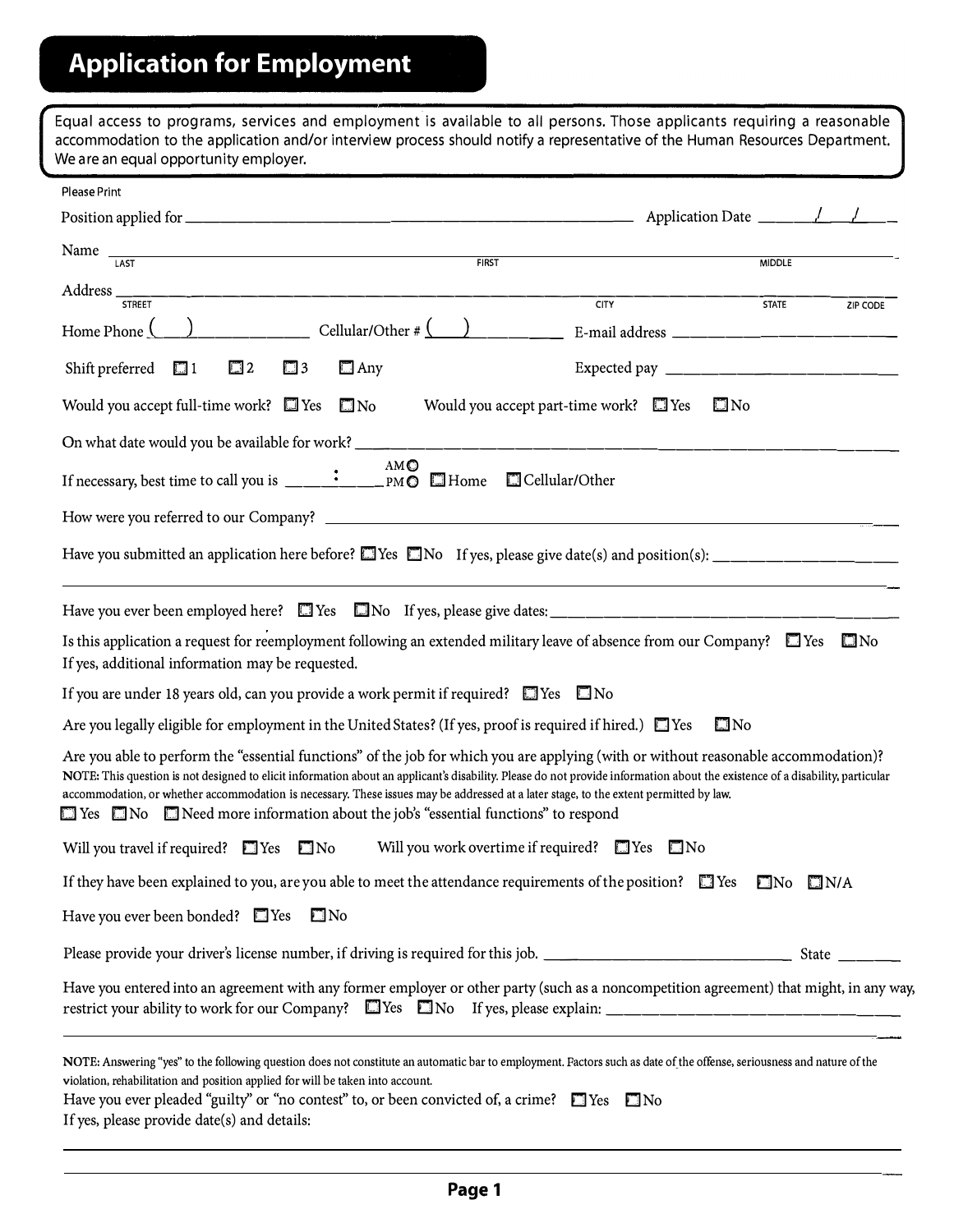# **Employment Experience**

**Place an X by the employer(s) you DO NOT want us to contact. List your most recent employer first.** 

| Dates employed: from $(\text{mm/yy})$ / to $(\text{mm/yy})$ / Hourly rate/salary: starting / / final / /                                                                                                                             |  |  |
|--------------------------------------------------------------------------------------------------------------------------------------------------------------------------------------------------------------------------------------|--|--|
|                                                                                                                                                                                                                                      |  |  |
|                                                                                                                                                                                                                                      |  |  |
|                                                                                                                                                                                                                                      |  |  |
|                                                                                                                                                                                                                                      |  |  |
|                                                                                                                                                                                                                                      |  |  |
|                                                                                                                                                                                                                                      |  |  |
|                                                                                                                                                                                                                                      |  |  |
|                                                                                                                                                                                                                                      |  |  |
|                                                                                                                                                                                                                                      |  |  |
| Dates employed: from $(\text{mm/yy})$ $\angle$ to $(\text{mm/yy})$ $\angle$ Hourly rate/salary: starting $\angle$ $\angle$ final $\angle$                                                                                            |  |  |
|                                                                                                                                                                                                                                      |  |  |
|                                                                                                                                                                                                                                      |  |  |
|                                                                                                                                                                                                                                      |  |  |
|                                                                                                                                                                                                                                      |  |  |
|                                                                                                                                                                                                                                      |  |  |
|                                                                                                                                                                                                                                      |  |  |
|                                                                                                                                                                                                                                      |  |  |
|                                                                                                                                                                                                                                      |  |  |
|                                                                                                                                                                                                                                      |  |  |
| Dates employed: from $\text{(mm/yy)}$ $\frac{1}{\sqrt{1-\frac{1}{2}}}\$ to $\text{(mm/yy)}$ $\frac{1}{\sqrt{1-\frac{1}{2}}}\$ Hourly rate/salary: starting $\frac{1}{\sqrt{1-\frac{1}{2}}}\$ final $\frac{1}{\sqrt{1-\frac{1}{2}}}\$ |  |  |
|                                                                                                                                                                                                                                      |  |  |
|                                                                                                                                                                                                                                      |  |  |
|                                                                                                                                                                                                                                      |  |  |
|                                                                                                                                                                                                                                      |  |  |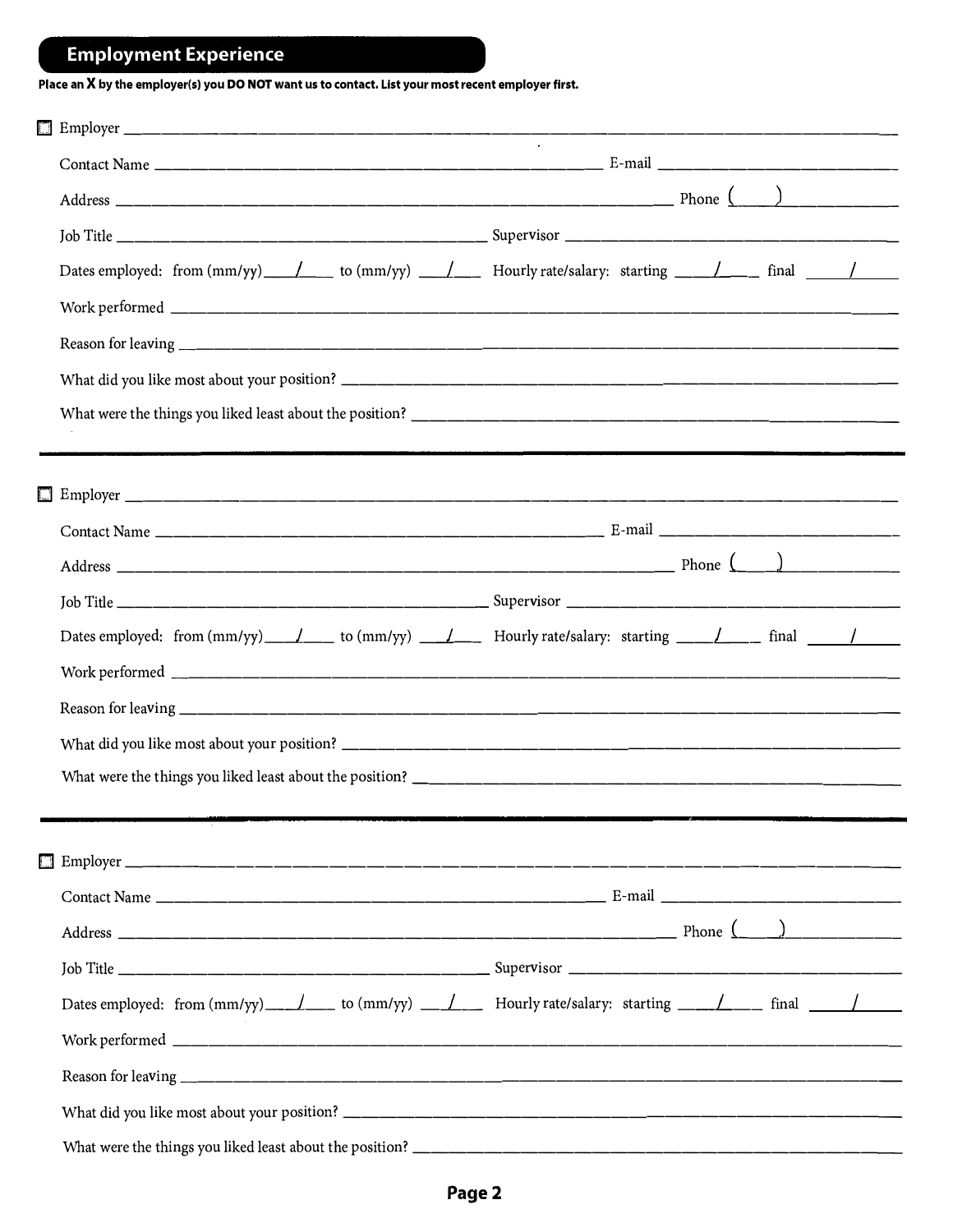## **Employment Experience (continued)**

Explain any gaps in your employment, other than those due to personal illness, injury or disability.

| Have you ever been fired or asked to resign from a job? $\Box$ Yes $\Box$ No |  |
|------------------------------------------------------------------------------|--|
|                                                                              |  |
|                                                                              |  |

### **Education Background**

## **Special Training or Skills**

Languages, machine operation, etc., that would be of benefit in the job for which you are applying.

### **Social Security Number**

SS# \_\_\_\_\_\_\_\_\_\_\_ \_ The Company will make reasonable efforts to safeguard the privacy of this information

and will use it only for employment purposes.